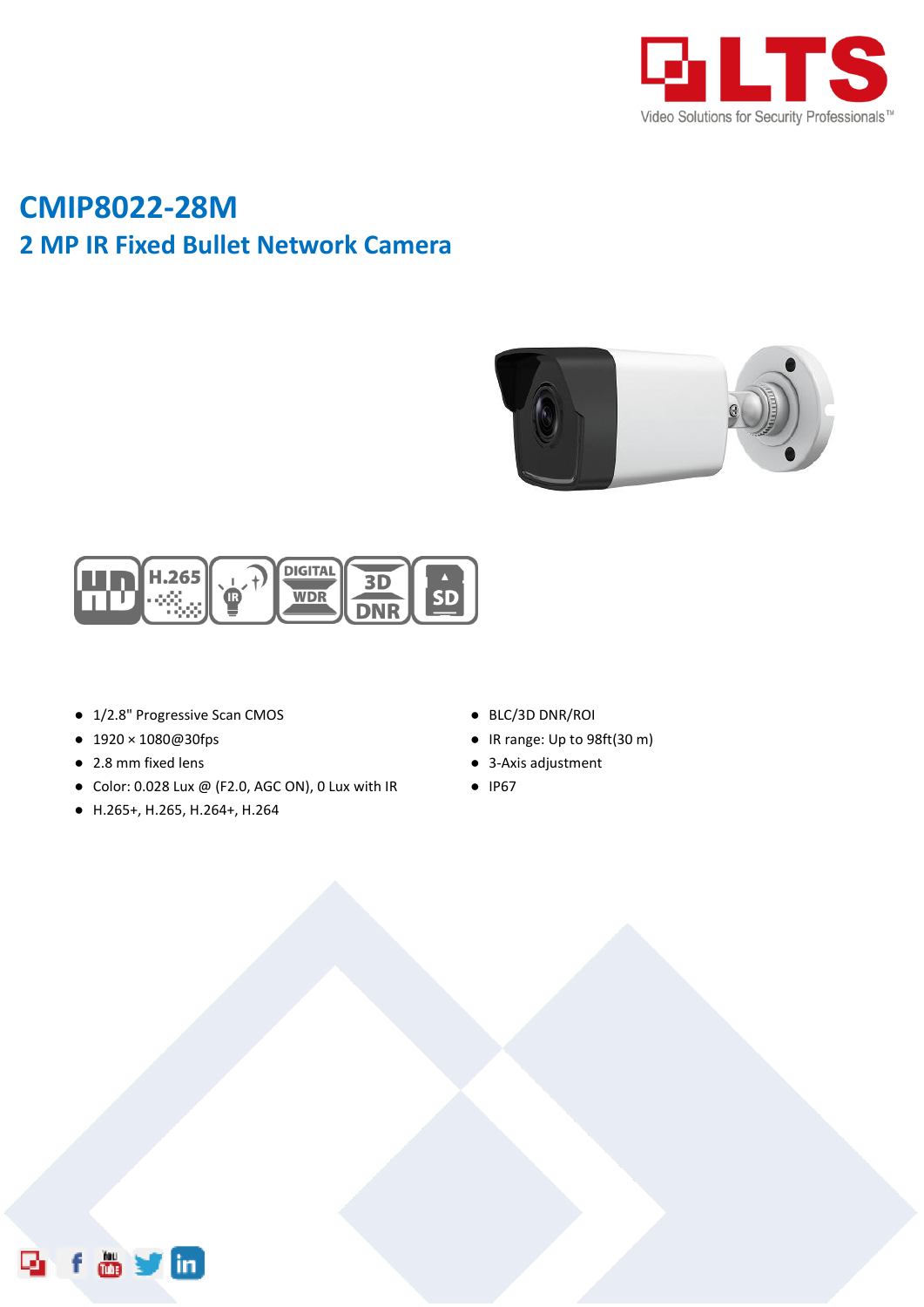

## **Specifications**

| Camera                   |                                                                                         |
|--------------------------|-----------------------------------------------------------------------------------------|
| Image Sensor             | 1/2.8" Progressive Scan CMOS                                                            |
| Min. Illumination        | Color: 0.028 Lux @ (F2.0, AGC ON), 0 Lux with IR                                        |
| Shutter Speed            | 1/3 s to 1/100,000 s                                                                    |
| Slow Shutter             | Yes                                                                                     |
| Day & Night              | <b>IR Cut Filter</b>                                                                    |
| <b>WDR</b>               | <b>DWDR</b>                                                                             |
| Angle Adjustment         | Pan: 0° to 360°, tilt: 0° to 180°, rotate: 0° to 360°                                   |
| Lens                     |                                                                                         |
| Lens Type                | Fixed lens, 2.8 mm                                                                      |
| Aperture                 | F2.0                                                                                    |
| <b>FOV</b>               | 2.8mm: Horizontal FOV: 114°, vertical FOV: 62°, diagonal FOV: 135°                      |
| Lens Mount               | M12                                                                                     |
| <b>Illuminator</b>       |                                                                                         |
| IR Range                 | Up to 98ft(30 m)                                                                        |
| Wavelength               | 850 nm                                                                                  |
| <b>Video</b>             |                                                                                         |
| Max. Resolution          | $1920 \times 1080$                                                                      |
| Main Stream              | 50Hz: 25fps (1920 × 1080, 1280 × 960, 1280 × 720)                                       |
|                          | 60Hz: 30fps (1920 × 1080, 1280 × 960, 1280 × 720)                                       |
| Sub Stream               | 50Hz: 25fps (640 × 480, 640 × 360, 320 × 240)                                           |
|                          | 60Hz: 30fps (640 × 480, 640 × 360, 320 × 240)                                           |
| Video Compression        | Main stream: H.265+/H.264+/H.265/H.264                                                  |
|                          | Sub-stream: H.265/H.264/MJPEG                                                           |
| <b>H.264 Type</b>        | Baseline Profile/Main Profile/High Profile                                              |
| $H.264+$                 | Main stream supports                                                                    |
| H.265 Type               | Main Profile                                                                            |
| $H.265+$                 | Main stream supports                                                                    |
| Video Bit Rate           | 32 Kbps to 8 Mbps                                                                       |
| <b>Smart Feature-Set</b> |                                                                                         |
| <b>Basic Event</b>       | Motion detection, video tampering alarm, exception (illegal login, HDD full, HDD error) |
| Linkage Method           | Upload to FTP/memory card, notify surveillance center, send email, trigger capture      |
| Region of Interest       | 1 fixed region for main stream                                                          |
| Image                    |                                                                                         |
| Image Enhancement        | BLC, 3D DNR                                                                             |
| <b>Image Setting</b>     | Rotate mode, saturation, brightness, contrast, sharpness, AGC and white balance         |
|                          | adjustable by client software or web browser                                            |
| Day/Night Switch         | Day/Night/Auto/Schedule                                                                 |

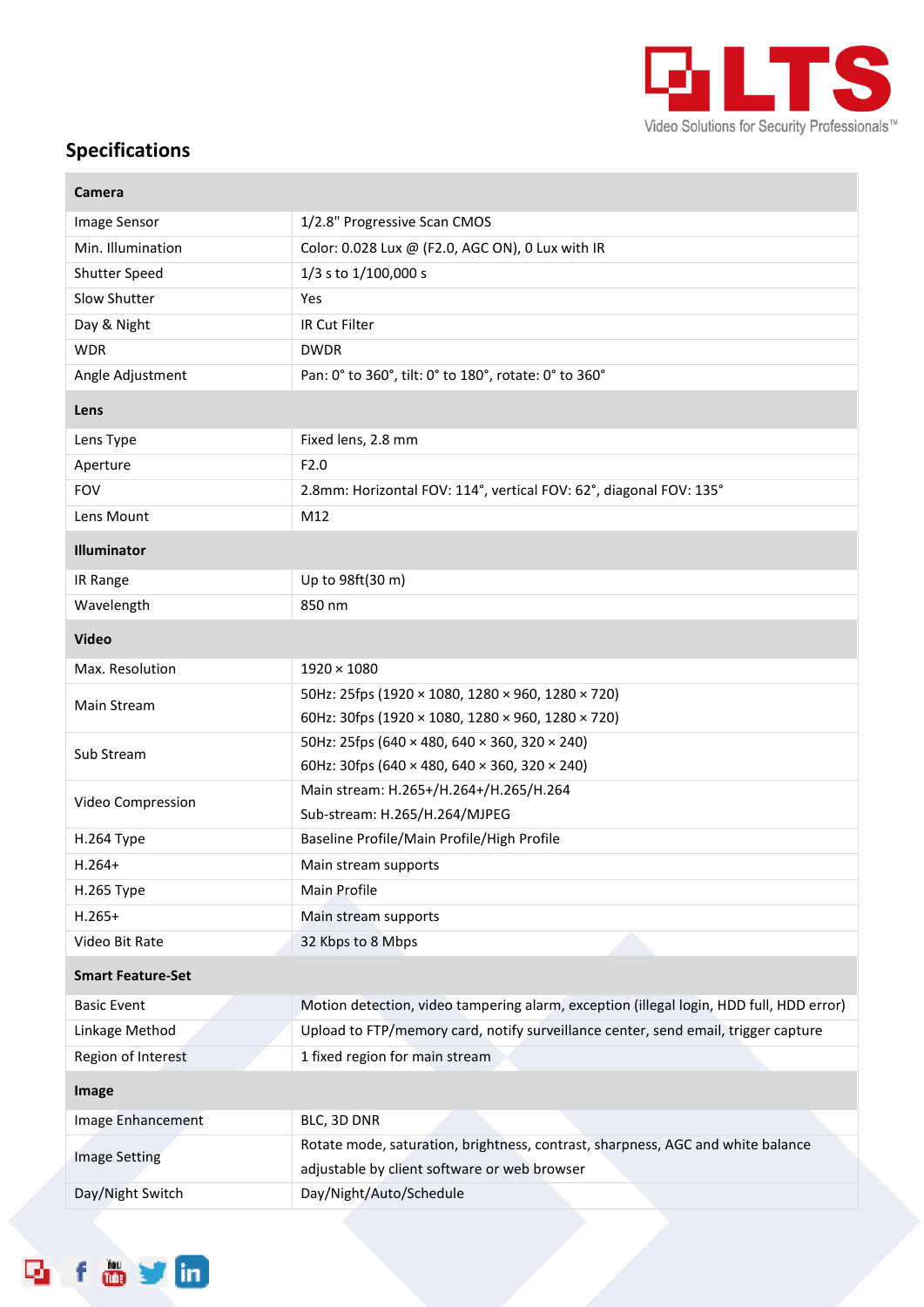

| <b>Network</b>                             |                                                                                                                                                                                               |
|--------------------------------------------|-----------------------------------------------------------------------------------------------------------------------------------------------------------------------------------------------|
| Network Storage                            | microSD/SDHC/SDXC card (128 GB) (supports image and logs storage only), local<br>storage                                                                                                      |
| Protocols                                  | TCP/IP, ICMP, HTTP, HTTPS, FTP, DHCP, DNS, RTP, RTSP, RTCP, NTP, IGMP, QoS, UDP                                                                                                               |
| API                                        | ONVIF (PROFILE S, PROFILE G), ISAPI, SDK                                                                                                                                                      |
| Simultaneous Live View                     | Up to 6 channels                                                                                                                                                                              |
| User/Host                                  | Up to 32 users, 3 levels: administrator, operator and user                                                                                                                                    |
| Web Browser                                | IE8+, Chrome 41.0-44, Firefox30.0-51, Safari8.0-11                                                                                                                                            |
| Interface                                  |                                                                                                                                                                                               |
| <b>Communication Interface</b>             | 1 RJ45 self-adaptive Ethernet port                                                                                                                                                            |
| On-board storage                           | Built-in micro SD/SDHC/SDXC slot, up to 128 GB (supports image and logs storage only)                                                                                                         |
| General                                    |                                                                                                                                                                                               |
| <b>General Function</b>                    | One-key reset, heartbeat, mirror, password protection, privacy mask, watermark, IP<br>address filter                                                                                          |
| Reset                                      | Reset via reset button on camera body, web browser and client software                                                                                                                        |
| <b>Startup and Operating</b><br>Conditions | -30 °C to 60 °C (-22 °F to 140 °F), humidity 95% or less (non-condensing)                                                                                                                     |
| <b>Storage Conditions</b>                  | -30 °C to 60 °C (-22 °F to 140 °F), humidity 95% or less (non-condensing)                                                                                                                     |
| Power Supply                               | 12 VDC ± 25%, $\Phi$ 5.5 mm coaxial power plug; PoE (802.3af, class 3)                                                                                                                        |
| Power Consumption and Current              | 12 VDC, 0.30 A, max.3.6 W; PoE (802.3af, 36 V to 57 V), 0.2 A to 0.1 A, max.4.0 W                                                                                                             |
| Material                                   | Front cover: metal, back cover : plastic                                                                                                                                                      |
| <b>Dimensions</b>                          | Camera: $67.8 \times 66.2 \times 177.6$ mm (2.7" $\times$ 2.6" $\times$ 7")<br>With package: $216 \times 121 \times 118$ mm (8.5" × 4.8" × 4.6")                                              |
| Weight                                     | Camera: Approx. 280 g (0.6 lb.)<br>With package: Approx. 480 g (1.1 lb.)                                                                                                                      |
| <b>Approval</b>                            |                                                                                                                                                                                               |
| <b>EMC</b>                                 | 47 CFR Part 15, Subpart B; EN 55032: 2015, EN 61000-3-2: 2014, EN 61000-3-3: 2013,<br>EN 50130-4: 2011 +A1: 2014; AS/NZS CISPR 32: 2015; ICES-003: Issue 6, 2016; KN 32:<br>2015, KN 35: 2015 |
| Safety                                     | UL 60950-1, IEC 60950-1:2005 + Am 1:2009 + Am 2:2013, EN 60950-1:2005 + Am<br>1:2009 + Am 2:2013, IS 13252(Part 1):2010+A1:2013+A2:2015, IEC/EN 60950-1                                       |
| Chemistry                                  | 2011/65/EU, 2012/19/EU, Regulation (EC) No 1907/2006                                                                                                                                          |
| Protection                                 | Ingress protection: IP67 (IEC 60529-2013)                                                                                                                                                     |

*\* Listed resolutions are only selectable options. It does not mean that all streams can work at their maximum resolution at the same time.*